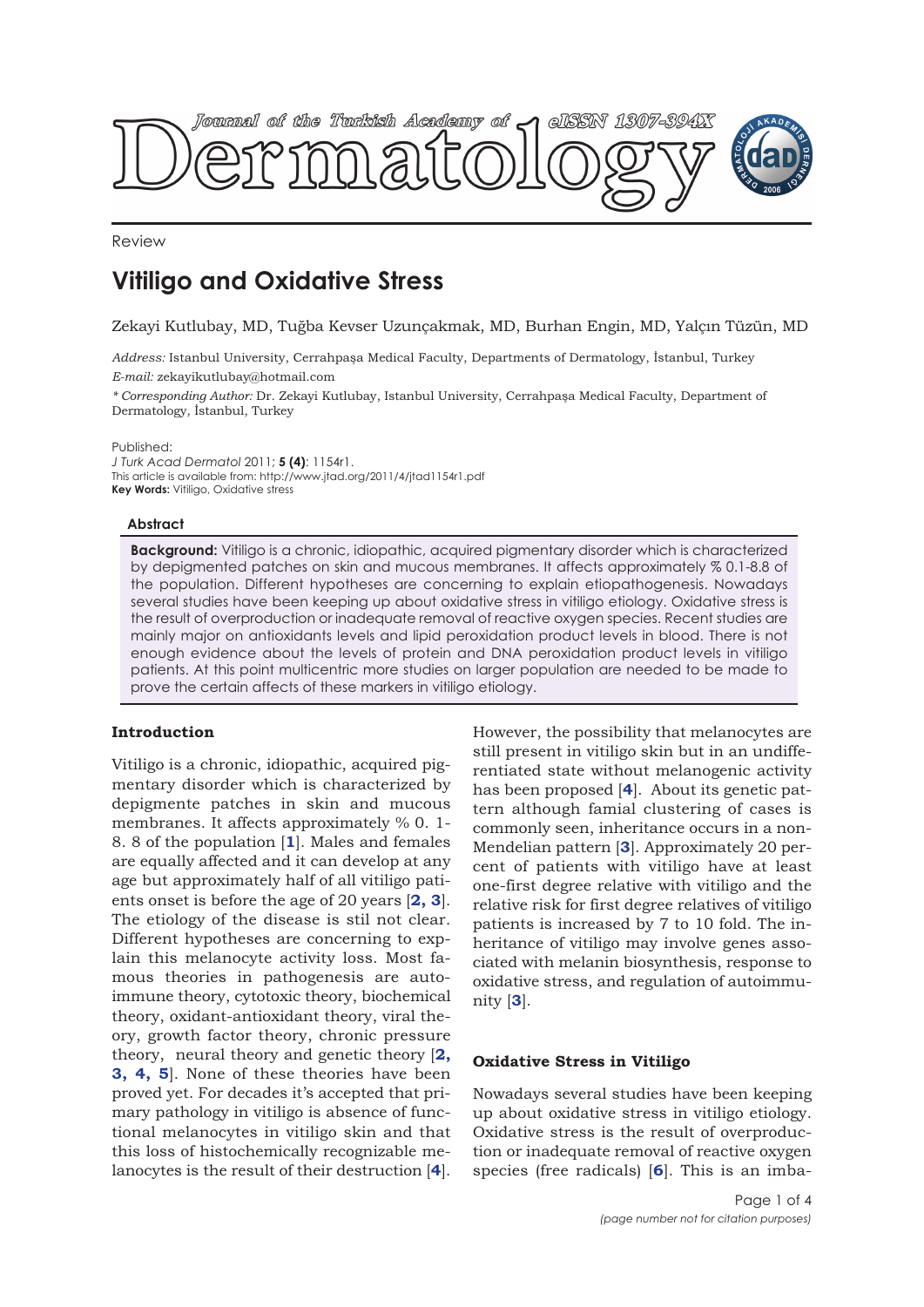*J Turk Acad Dermato*l 2011; **5 (4)**: 1154r1. http://www.jtad.org/2011/4/jtad1154r1.pdf

lance toward the pro-oxidant side of the prooxidant/antioxidant homeostasis [**7**]. The term free radicals has been equated with reactive species or oxidants. By definition, a radical is a molecule possessing an unpaired electron [**8,9**]. Superoxide, nitric oxide, hydroxyl, alkoxyl and alkyl-peroxyl (lipid) are radicals [**9**]. These molecules are unstable molecules because of the presence of unpaired electrons. As a result, they can be highly reactive although this varies from radical to radical [**8**]. Some can react local or any other can donate molecules to other molecules to achieve a more stable state [**8**]. They can be resulted from many biochemical process within the body including reduction of molecular oxygen during aerobic respiration yielding superoxide and hydroxyl radicals. Oxidation of catecholamines and activation of the arachidonic acid cascade produce electrons, which can reduce molecular oxygen to superoxide; production of superoxide and hypochlorous acids by activated phagocytes. Also they can be generated in the body in response to electromagnetic radiation from the enviroinment and acquired directly as oxidizing pollutants such as ozone and nitrogen dioxide [**8**].

As most molecules are not free radicals, the majority of reactions will involve nonradicals. Reaction of a radical with a nonradical produces a free radical chain with the formation of new radicals, which in trun can react with further macromolecıules [**8**]. Target macromolecules include lipids, proteins, nucleic acids and carbohydrates.

In a healthy body these oxidant molecules are cleared off by the antioxidant systems. These defences can be conveniently considered as cellular, membrane, and extracellular mechanisms. Cellular anti oxidant defences include the dismutase, peroxidase and catalase enzymes [**8**]. Superoxide dismutase (SOD) in cytosol and in mitochondria catalyses the dismutation of superoxide to hydrogen peroxide and oxygen [**8, 9**]. Beta carotene, ascorbic acid, tocopherol, uric acid, glutation, coenzyme Q, metallotionin and ferritin are major antioxidants. Vitamin E, β-carotene and coenyzme Q are antioxidants which are low molecular weight and present within the cell membrane. Lipophilic vitamin E is a highly effective anti oxidant when in the lipid core of cell membranes. Tocopherol is a much less reactive and is converted back to a alpha

tocopherol by vitamin C [**8**]. Its mainly role is to prevent the lipid peroxidation and reduce the oxygen density in lipid compartment [**8**]. Glutation is an important cofactor of antioxidant enzymes [**6**]. Also membrane cholosterol and phospholipids are important for free radical attacks [**8**]. If any deficiency happens in these systems then accumulation of these species occurs. Accumulation of reactive oxygen species leads to lipid peroxidation, DNA mutation or breakage, enzyme activation or inactivation, protein oxidation [**6**]. These reactions cause functional loss, genetic mutations and autodestruction in organism and tissue injury. Severe oxidative stress results in necrotic cell death [**9**]. Overall, the inherent ability of cells to withstand oxidative stress is dependent upon several factors: their antioxidant capacity, the ability to sustain metabolic requirements by deriving energy from alternate pathways, efficiency to repair oxidatively modified biomolecules, and availability and utilization of trophic support [**9**].

These oxidation reactions features as various clinical diseases pathogenesis by many different pathways. Most important examples are lipid oxidation and protein oxidation, eg. addition of carbonyl groups or crosslinking of fragmentation, carbonyl derivates of amino acid residues from proteolysis. Lipid peroxidation has a potential importance especially in vascular damage and in melanocyte destruction in vitiligo [**8**].

In several dermatological diseases, oxidative stress effect can be observed as skin cancer, vitiligo, psoriasis, akne vulgaris, skin ageing, atopic dermatitis, *Behçet*'s disease, hyperhydrosis, contact dermatitis [**6**]. In vitiligo oxidative stress and accumulation of free radicals in the epidermal layer of affected skin have been shown to be involved areas. To prove the effect of these species on affected skin they can be measured in blood or revealed by histologically. The short half life of most reactive species in biological systems does not permit for their direct detection and quantification [**9**]. Biological targets that have been utilized for detection of oxidative modification include lipids, proteins, thiols and DNA [**9**]. Reactive species reacts with more than one biological target and since the concentration of biological targets varies among cells, it is difficult to predict which target will be preferentially modified. Therefore, in more complex systems, it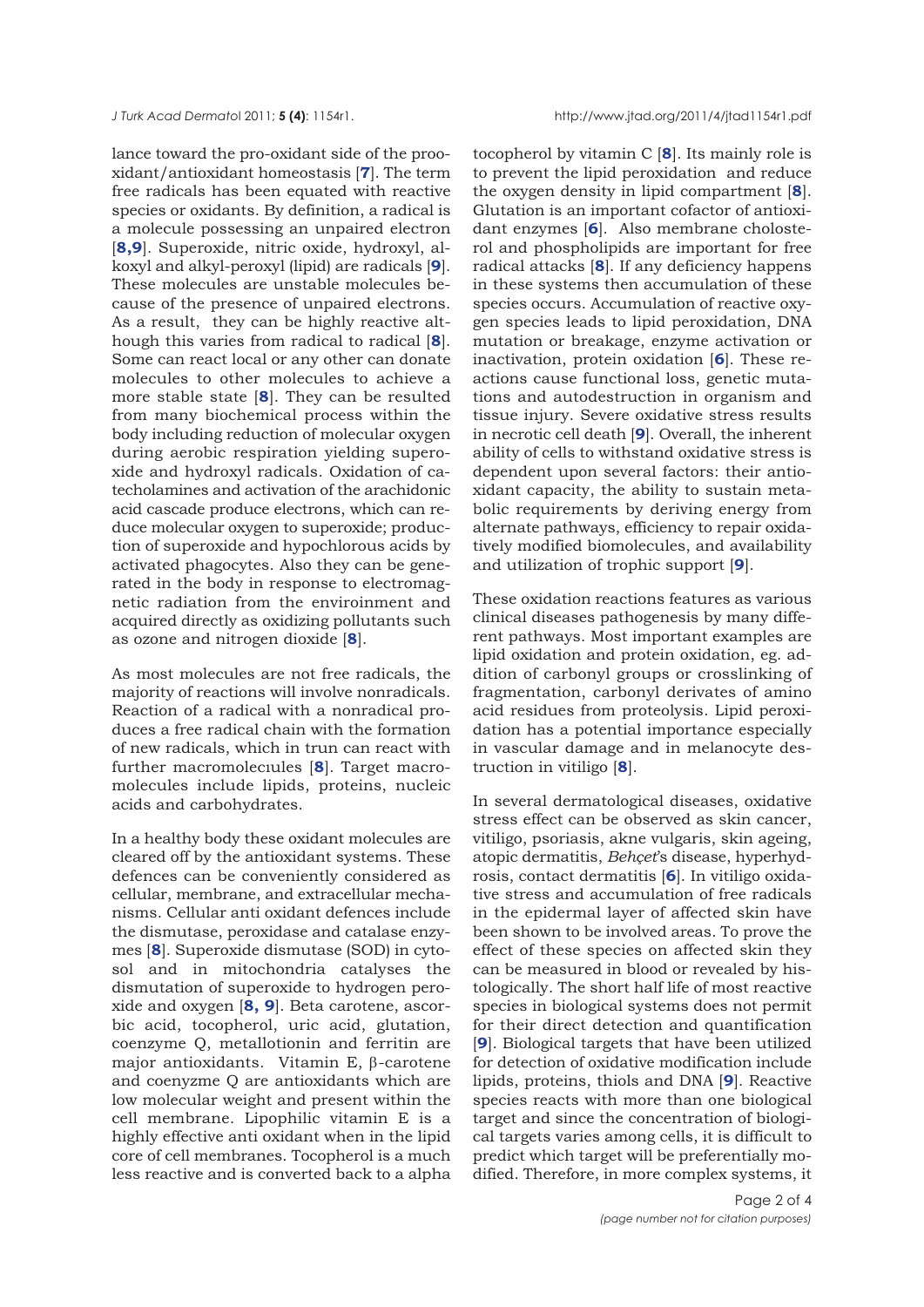|  | <b>Table 1.</b> Common Biomarkers of Oxidative Stress Used |  |  |
|--|------------------------------------------------------------|--|--|
|  | in the Study of Human Diseases                             |  |  |

| Lipid                                                   |
|---------------------------------------------------------|
| Chlorinated/nitrated lipids (isoprostanes, isoleukotri- |
| ens)                                                    |
| Oxysterols (Aldehyde)                                   |
| Peroxides (Malondialdehyde, 4-hydroxy-2-nonenal,        |
| acrolein)                                               |
| Protein                                                 |
| Aldehyde adducts                                        |
| Carbonyl group formation                                |
| Nitrated/chlorinated Tyr, Trp, Phe                      |
| Oxidised Tyr, Trp, His, Met, Lys, Leu, Ileu, Val        |
| Protein peroxides/hydroxides                            |
| SH (thioloxidation)                                     |

may be necessary to measure more than one end-point modification of biological targets. For example, measurement of the reduced to oxidized glutathione ratio will reflect a degree of oxidative stress but will not be useful in elucidating potential pathways responsible for the oxidation [**9**] (**Table 1**).These markers can be measured with different methods like spectrophometric assay, ELISA, *Western* blot immunoassay.

Recently clinical studies major on mainly superoxide dismutase (SOD), catalase (CAT), glutatione peroxidase (GPx), nitric oxide (NO) and malondialdehyde (MDA). Different results are reported about the levels of these biomarkers. Some researchers reported high levels of oxidants and antioxidants, some found no difference between patients and controls, some reported low levels of these markers. While *Yıldırım* et al. [**10**], *Dammak* et al. [**11**] and *Sravani* et al. [**12**] reported high levels of SOD, glutation peroxidase and malondialdehyde and low levels of catalase levels [**10, 11, 12**] in vitiligo patients, *Koca* et al. and *Akrem* et al reported low levels of SOD, catalase and GPx in their study [**2, 13**]. *Schallreuter* et al. also reported low catalase levels and high levels of hydrogen peroxide  $(H_2O_2)$  in vitiligo patients' involved skin [**14**]. *Picardo* et al. [**15**] and *Passi* et al. [**16**] found no difference in blood levels of SOD, GPx, lipoperoxidase, vitamin E and ubiquinone. *Eskandani* et al. reported negative correlation between levels of systemic oxidative stress and of tyrosinase activity [**17**]. *Boisseau-Garsaud* et al. investigated total anti-oxidant status in vitiligo, examined blood levels of selenium, ferritin, transferrin, ceruloplasmin, retinol and tocopherol [**18**]. They found no difference in levels of ferritin, transferrin, ceruloplasmin,

retinol and tocopherol between vitiligo patients and healthy controls and increased level of selenium in vitiligo patients [**18**].

Even though all these studies have different results they confirm the imbalance in prooxidant/ antioxidant systems in vitiliginous skin. Recently studies are mainly major on antioxidants levels and lipid peroxidation product levels in blood. There is not enough evidence about the levels of protein and DNA peroxidation product levels in vitiligo patients. At this point multicentric more studies on larger population are needed to be made to prove the certain effects of these markers in vitiligo etiology.

### **References**

- 1. Arican O, Kurutas EB. Oxidative stres in blood of patients with active localized vitiligo. Acta Dermatoven APA. 2008; 17: 12-16. PMID:18454264
- 2. Koca R, Armutcu F, Altinyazar HC, Gurel A. Oxidantantioxidant enzymes and lipid peroidation in generalized vitiligo. Clin Exp Dermatol 2004; 29: 406- 409. PMID:15245542
- 3. Halder RM, Taliaferro SJ. Vitiligo. In: Fitzpatrick's Dermatology in General Medicine. Wolff K, Goldsmith LA, Katz SI, Gilchrest BA, Paller AS, Leffell DJ, eds. 7th Ed. New York: Mc- Graw Hill Companies, 2008; 616-622.
- 4. Ortonne JP. Vitiligo and other disorders of hypopigmentation. In: Dermatology. Bolognia JL, Jorizzo JL, Rapini RP, Horn TD, Mascaro JM et al, eds. Spain: Mosby, 2003; 947-955.
- 5. Schallreuter KU, Bahadron P, Picardo M, Slominski A, Elassiuty YE et al. Vitiligo pathogenesis: autoimmun disease,genetic defect, excessive reactive oxygen species, calcium imbalance or what else. Exp Dermatol 2008, 17: 139-160. PMID:18205713
- 6. Karaca Ş, Güder H. Dermatolojide antioksidan sistem. Turk J Dermatol 2009; 3: 32-39.
- 7. Dalle-Donne I, Rossi R, Giustarini D, Milzani A, Colombo R. Protein carbonyl groups as biomarkers of oxidative stress. Clinica Chimica Acta 2003, 329: 23- 38. PMID:12589963
- 8. Betteridge J. What is oxidative stress. Metabolism 2000, 49: 3-8. PMID:10693912
- 9. http://blog. targethealth.com
- 10. Yildirim M, Baysal V, İnaloz HS, Can M. The role of oxidants and antioxidants in generalized vitiligo at tissue level. JEADV 2004, 18: 683-686. PMID: 15482295
- 11. Dammak I, Boudaya S, Abdallah FB, Turkı H, Attia H, Hentati B. Antioxidant enzymes and lipid peroxidation at tissue level in patients with stable and active vitiligo. Int J Dermatol 2009, 48: 476-480. PMID: 19416376